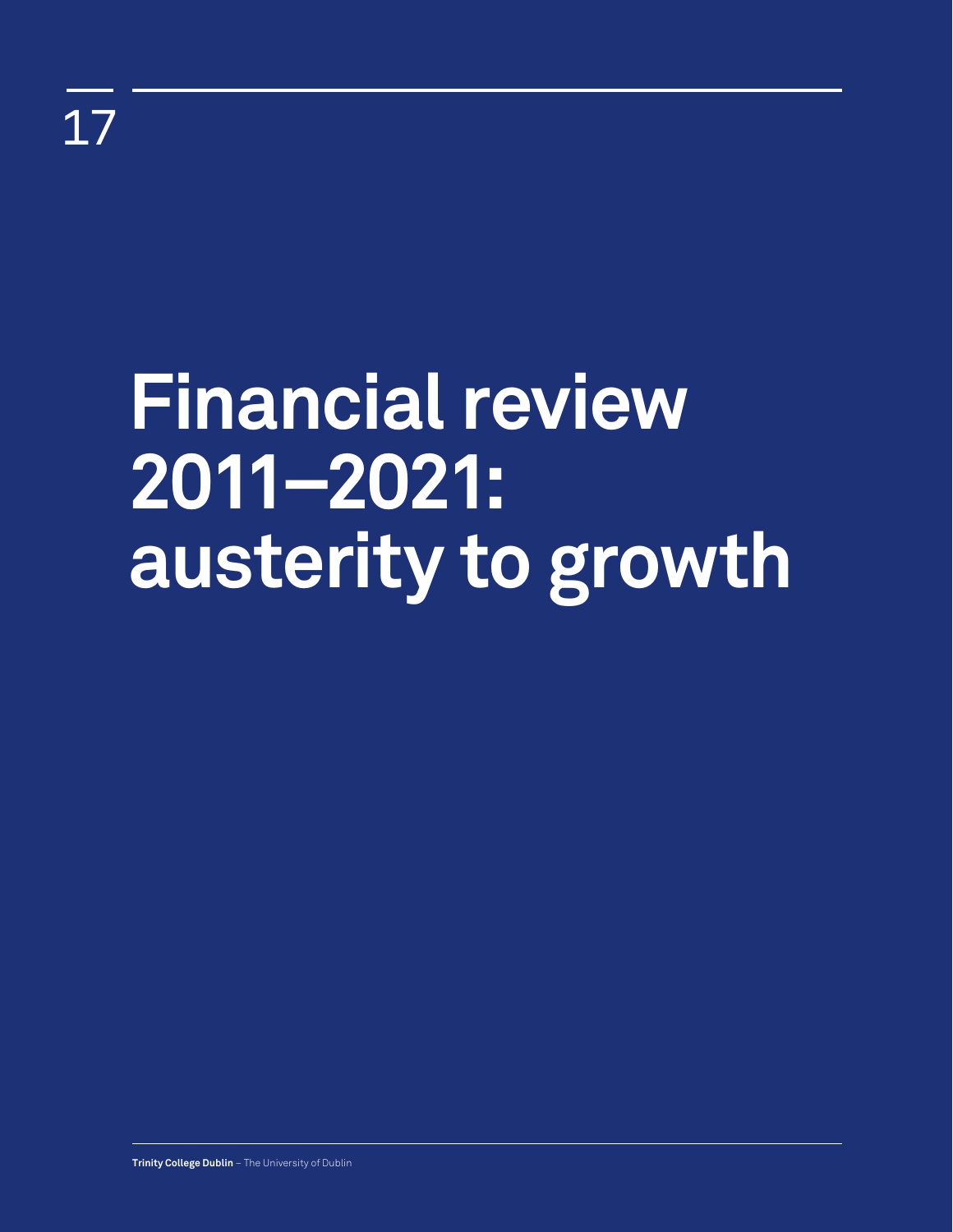## **Introduction**

Over the last 10 years the Irish university funding environment has provided significant challenges which have impacted on Trinity's ability to operate and compete effectively on a global basis. The sector has seen significant reduced levels of Exchequer funding for core teaching and research activities and an absence of an agreed framework and funding programme for renewal of critical infrastructure.

There are major challenges in achieving the income required to sustain a globally competitive research university. Additional funding will be required from the Government to address the shortfall in public funding per student which has reduced significantly in recent years and to meet anticipated growth in demographic and participation rates. Exchequer income has declined from 70% of the university's total income in 2008 to 39% in 2020 and the financial outlook for the university will continue to remain uncertain unless the Government commits to long-term funding or lifts the cap on undergraduate student fees. While Government supports for COVID impacts in 2020 were greatly welcomed, significant additional funding will be required to address the shortfall in public funding per student (currently at 40% of 2008 levels) and to meet anticipated growth in demographic and participation rates. Furthermore, a globally competitive research university needs a national R&D funding environment where its academic staff can compete for research contracts: Ireland's public funding of research is very low by international standards and has fallen by 21% since 2008.

Notwithstanding these challenges, Trinity's underlying financial position has been maintained and gradually improved over the last ten years, due mainly to successful strategies for generating non-exchequer revenue. However, these income sources were severely impacted by Covid-19

which, despite the extensive mitigation actions put in place by the University, has created further challenges and uncertainty in relation to the finances of the University and underline the need for a more sustainable funding model going forward.

### **Commitment to investments and growth**

Through the last decade we have remained committed to Trinity's mission to deliver research of international impact, and to a student experience underpinned by quality teaching and access to the best student services. We have continued to invest strategically in world class infrastructure and facilities which have underpinned our growth over the last 10 years and will drive future success. We have invested c. €500m in capital programmes over the last ten years and currently have over €300m in capital projects in the pipeline. In addition, we are committed to delivering longer term strategic investments such as the new Trinity East campus at Grand Canal Quay. These investments, funded mainly by philanthropic support and by long-term financing from our banking partners, continue to deliver financial returns in line with carefully planned and managed business cases.

## **Successful diversification strategies**

In response to the decline in public funding levels, Trinity has been successful in securing new sources of income, working towards a financially sustainable position. Over the last 10 years Trinity has grown its non-exchequer income from 30% to 61% of total income and the core state grant now contributes only 15% of total revenues. Over the last 10 years we have focused on growing non-exchequer income across four key engines: research income, global relations, commercial revenues, and philanthropic income. The key changes in the University's income sources are summarised in the following table (Fig 1).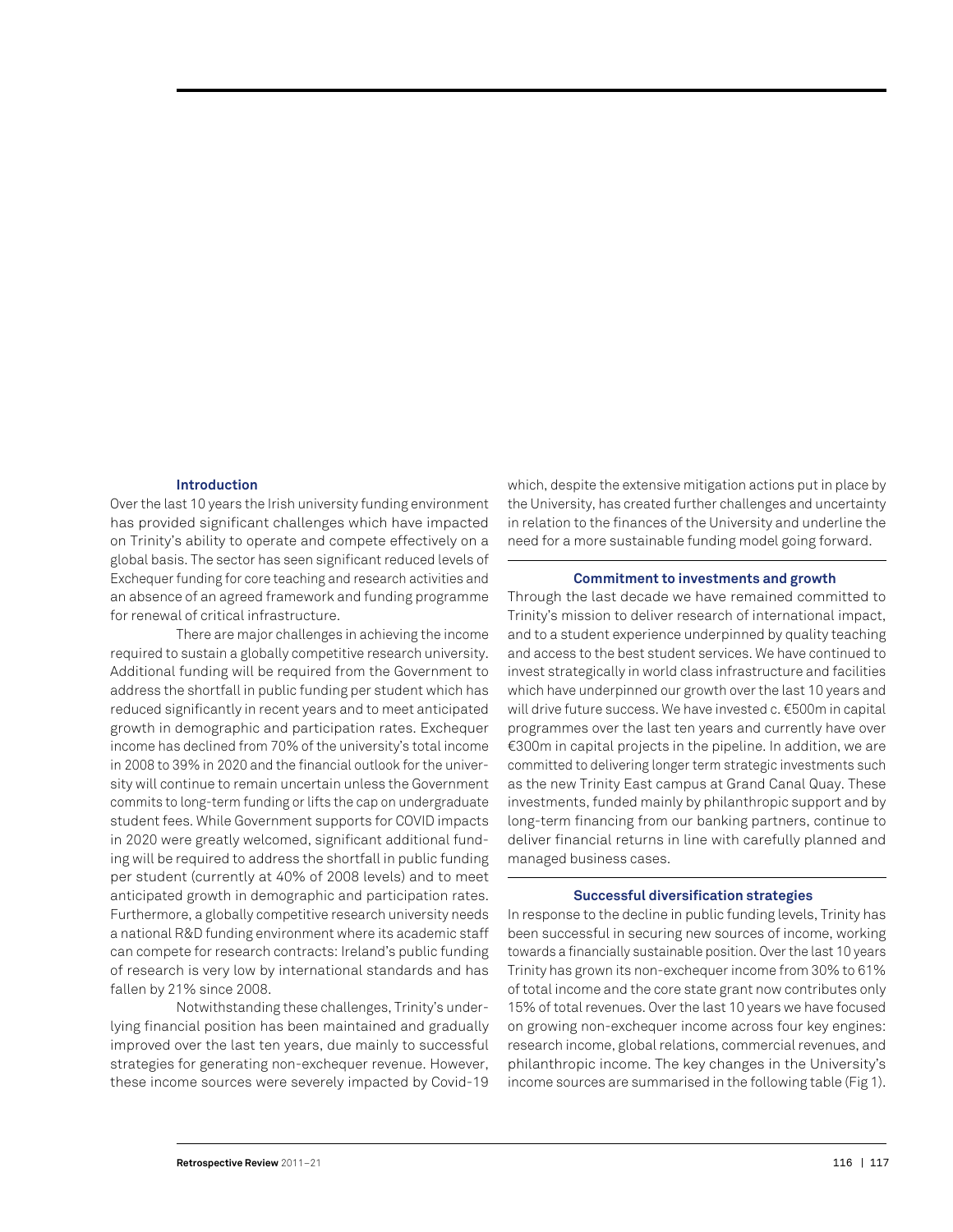**FIG 1** – Primary Income Sources 2008–20 (as % of total income).

17

**FIG 2** – Income Generation

& Diversification Strategies.



The key growth and income diversification strategies in which the University has invested over the past 10 years (Fig 2), have progressed extremely well, contributing a meaningful return on the University's investment. After several years of growth on global relations, in September 2019, Trinity launched its Global Relations Strategy 3, which will deliver further revenue generation into the future based on international student recruitment *and* partnerships in joint degrees. Simultaneously with global relations activities the university committed significant new resources to fundraising through its first Philanthropic Campaign which was launched publicly as *Inspiring Generations* in May 2019. It focuses on investment in staff and students through transformative professorships and scholarships, as well as three major projects: GBHI, E3, the Old Library Redevelopment Project, and the Trinity St James's Cancer Institute. Accompanying these strategies was a planned investment in major capital development and research infrastructure projects. The new Trinity Business School opened in May 2019, driving further growth in student numbers, with the Printing House Square student accommodation development due for completion in late 2021. The University is also developing its vision for a new campus and innovation district at Grand Canal Quay – the Trinity East Project, working in partnership with the State and other key stakeholders on this hugely ambitious and transformative project.

We have also focused strongly on improving efficiency in our operations and support functions and reducing operating costs through investment in best-in-class IT systems and processes. At the core of these strategies has been a commitment to improving the quality of the student experience in the university.

### **Key financial trends**

Prudent management of the University's finances, along with the investments outlined above has enabled Trinity to weather the economic downturn and to put in place the building blocks for long-term, financial sustainability. As a result of these investments, along with a provision for asset renewal, Trinity ran a planned deficit over the course of 5 years (FY14 to FY19). The University implemented strategies to facilitate a return to surplus by FY19, achieving a modest surplus in 2018, which increased to 1.2% in 2019.

The financial impact of the Covid-19 pandemic has clearly affected the 2020 results however (see Fig 3 below), and these impacts will continue to be felt over the coming years. Nevertheless, while challenges remain in achieving the level of income required for a globally competitive research university, demand for Trinity education and research is stronger than ever. We are confident that Trinity's resilience and the strategies in place will support our financial recovery and we remain focused on delivering the objectives in our 5-year Strategic Plan.